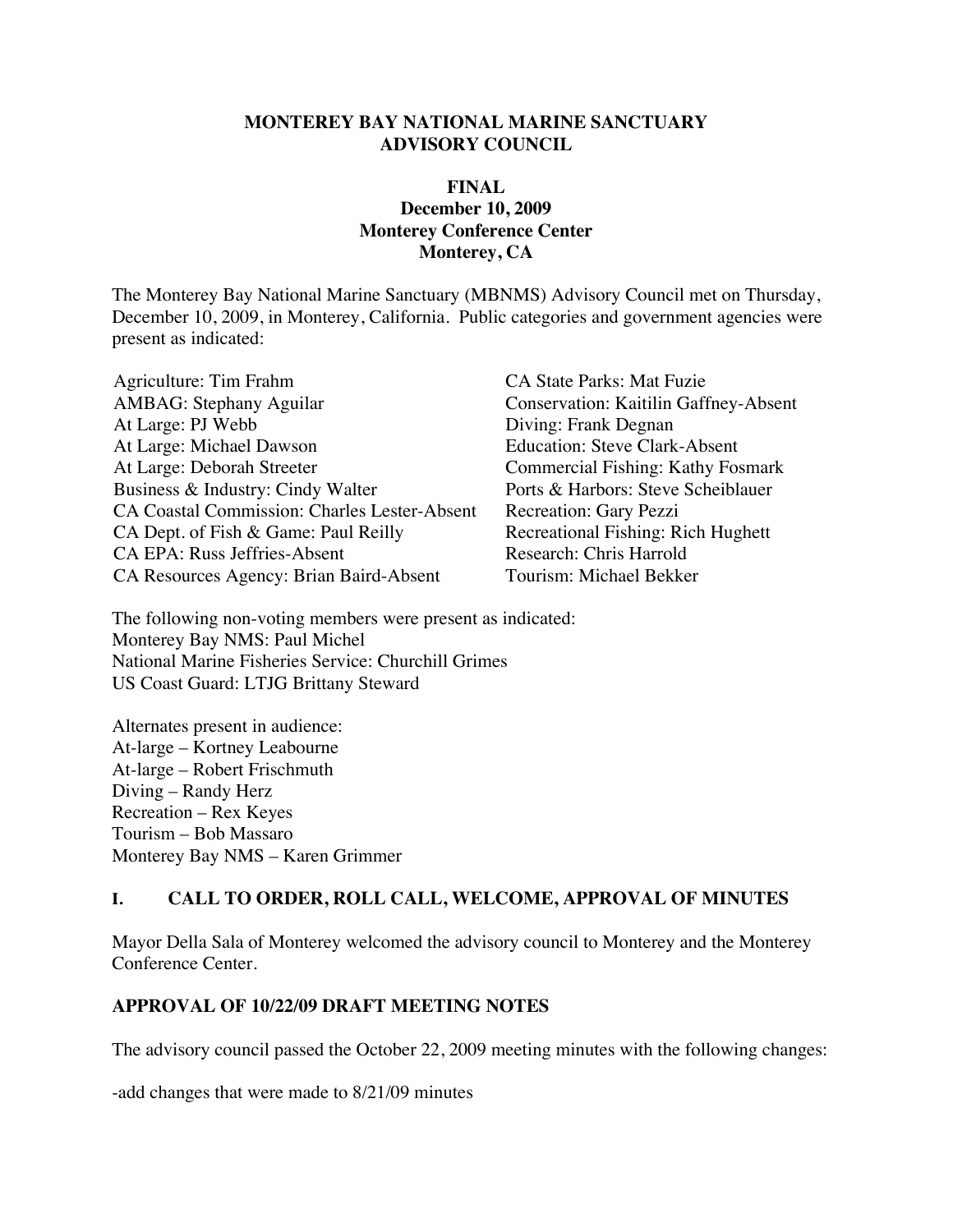-add "there was considerable discussion by the advisory council regarding this topic. This item will be agendized at the next advisory council meeting." to item V on page 2 and 3. -mark Conservation seat as absent -clarify announcement regarding Cambria meeting on page 4, paragraph 7 -remove last sentence on page 4, paragraph 9 -clarify announcement on page 4, paragraph 10 -make small grammatical changes suggested by Paul Reilly

### **MOTION: (Passed)**

Motion introduced by Robert Frischmuth, seconded by Steve Scheiblauer **(Vote: 15 in favor, 0 opposed)**

Paul Michel, MBNMS Superintendent, recognized Deborah Streeter, At-large primary, for her years of service as a member and a chair of the advisory council. He presented her with a plaque to commemorate her service.

Paul Michel swore in Churchill Grimes, Director for National Marine Fisheries Service (NMFS) Southwest Fishery Science Center, as the primary for the NMFS seat.

# **II. PUBLIC COMMENT FOR ITEMS NOT ON THE AGENDA**

The following members of the public provided comments to the advisory council: Allison Ford (The Otter Project exists for rapid recovery of the Southern Sea Otter); Robert Scholes (landfill issues in Monterey Bay area, including Santa Cruz and San Benito counties); Don Heichel (desalination).

# **III. SUPERINTENDENT'S REPORT**

Paul Michel highlighted the following items during his Superintendent's Report, which highlights several items from the Office Report:

- 1. The Italian film, Il Mare di Joe, had an attendance of approximately 450 individuals.
- 2. On October  $14<sup>th</sup>$  there was an AMBAG meeting where Paul gave an annual state of the sanctuary report. There will be two special AMBAG and MBNMS staff meetings a year and every year he will give a state of the sanctuary report to the AMBAG board.
- 3. On October  $30<sup>th</sup>$  Paul held a town hall meeting with the community in Cambria. He thanked PJ Webb for her assistance with this meeting.
- 4. On October 8<sup>th</sup> staff from the MBNMS Water Quality Protection Program gave a presentation to the Pesticide Applicators Association in Salinas.
- 5. On October  $15<sup>th</sup>$  our staff organized a tremendous effort to monitor the first major rain fall into the sanctuary. We had approximately 114 volunteers for this event.
- 6. On October  $23<sup>rd</sup>$  there was a WQPP workshop and that evening had the Agricultural Water Quality Alliance (AWQA) awards and Jane Lubchenco spoke during this event.
- 7. The Twin Otter letter crafted by the advisory council at the August 2009 meeting is done and ready for Chris' signature today.
- 8. The Blue Ocean Film Festival is coming to Monterey next year.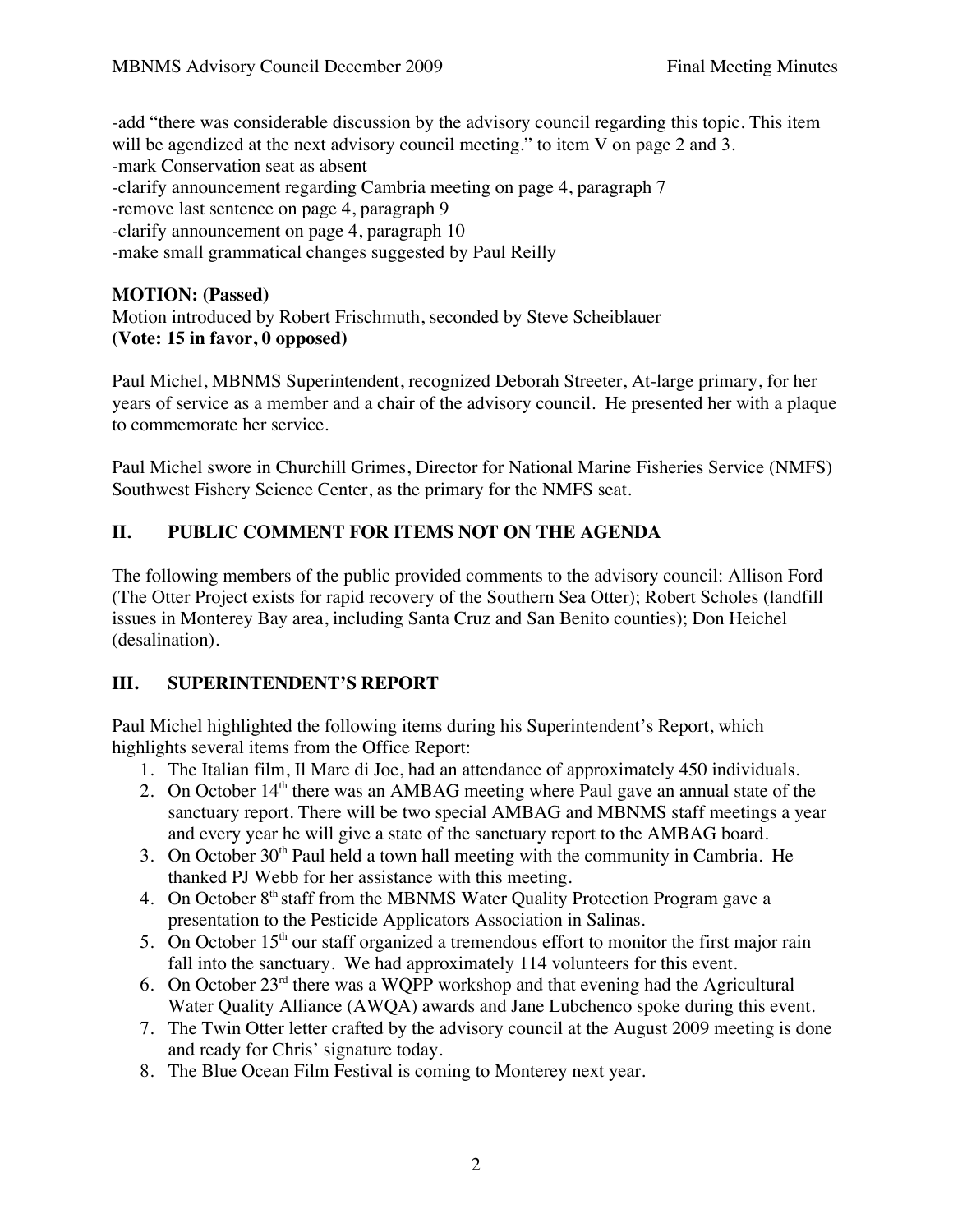### **IV. EDUCATIONAL PRESENTATION: LOST FISHING GEAR PROJECT**

Karen Grimmer, Deputy Superintendent, provided a presentation on the recent Lost Fishing Gear project conducted by the MBNMS and partners. Mrs. Grimmer's powerpoint presentation may be viewed at http://montereybay.noaa.gov/sac/2009/121009/agenda.html.

### **V. MBNMS CONDITION REPORT AND MANAGEMENT PLAN SUMMARY, REVIEW, AND PATH FORWARD**

Paul Michel provided insight on how the MBNMS condition report and management plan summary are shaping future projects the MBNMS will be working on. A copy of the MBNMS Condition Report may be viewed at http://sanctuaries.noaa.gov/science/condition/mbnms/.

# **VI. LUNCH**

# **VII. UPDATE: ENFORCEMENT TASK FORCE**

LT Brittany Steward, US Coast Guard, provided an update on the enforcement activities in the MBNMS. The Enforcement Task Force did not meet prior to this advisory council meeting, as they normally would have.

### **VIII. EDUCATIONAL PRESENTATION: ELKHORN SLOUGH RESTORATION PROJECT**

Bryan Largay, Elkhorn Slough National Estuarine Research Reserve Tidal Wetland Project Coordinator, provided a presentation on the Elkhorn Slough Restoration Project. Mr. Largay's powerpoint presentation may be viewed at

http://montereybay.noaa.gov/sac/2009/121009/agenda.html.

### **IX. "RECONNECTING WITH THE SANCTUARY SERIES" : KELP FORESTS OF THE CENTRAL COAST**

Steve Lonhart, MBNMS Sanctuary Integrated Monitoring Network Scientist, provided a presentation on kelp forests along the central coast of California. Dr. Lonhart's powerpoint presentation may be viewed at http://montereybay.noaa.gov/sac/2009/121009/agenda.html.

# **X. UPDATE: MARINE PROTECTED AREA (MPA) PROCESS**

Paul Michel provided an update on the MBNMS shift from an MPA process to an Ecosystem Based Management Initiative. This new approach considers multiple management objectives with partner agencies. The MBNMS is committed to working with the sanctuary advisory council, NMFS, and the Pacific Fishery Management Council to ensure an effective and timely public process.

#### **XI. EDUCATIONAL PRESENTATION (VIDEO): ACID TEST: THE GLOBAL CHALLENGE OCEAN FUTURES OCEAN ACIDIFICATION**